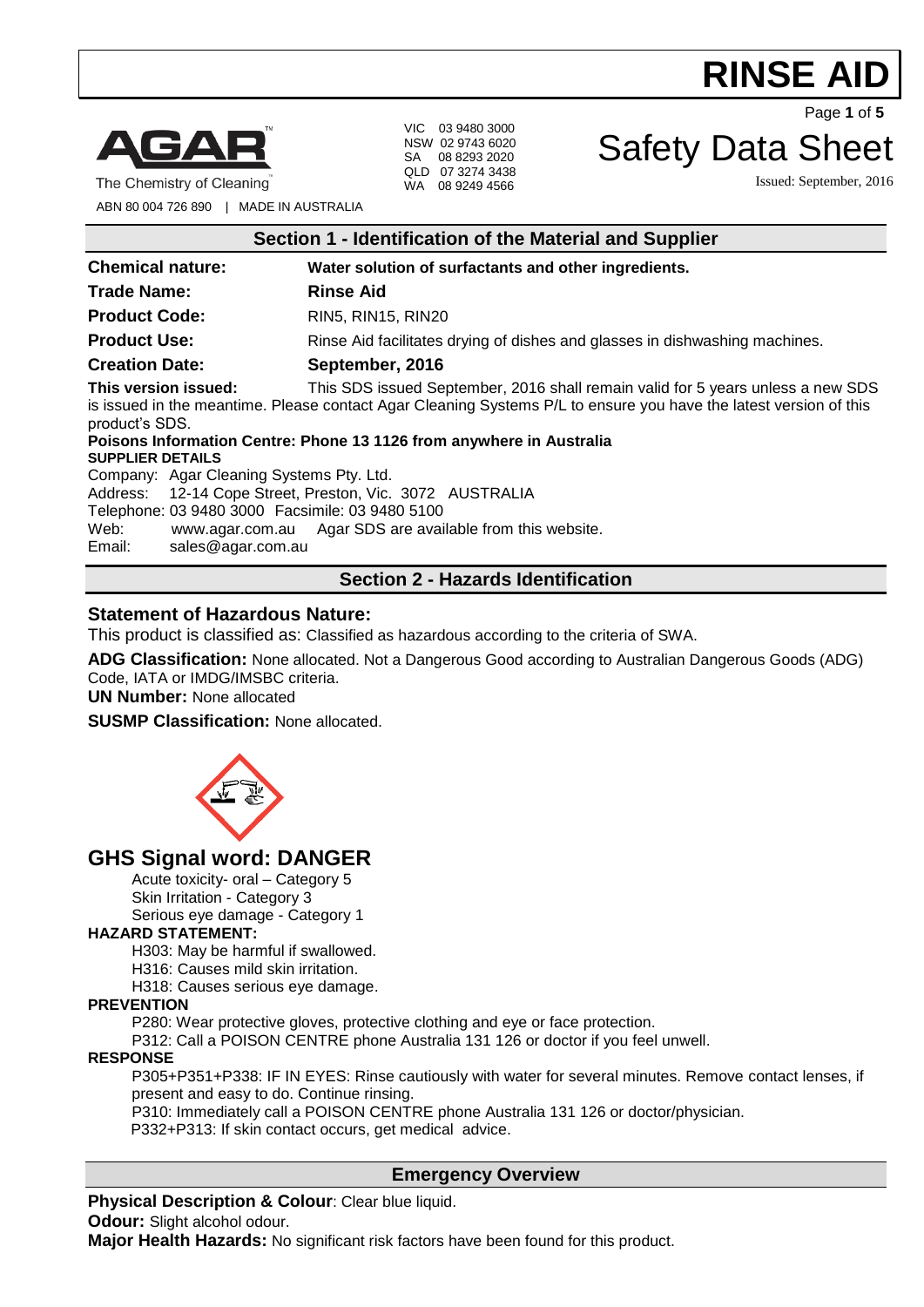Page **2** of **5**

| <b>Section 3 - Composition/Information on Ingredients</b> |               |           |         |                              |
|-----------------------------------------------------------|---------------|-----------|---------|------------------------------|
| Ingredients                                               | <b>CAS No</b> | Conc.%    |         | $TWA (mg/m3)$ STEL $(mg/m3)$ |
| Isopropyl alcohol                                         | 67-63-0       | $\leq 5$  | not set | not set                      |
| Nonionic detergents                                       | secret        | $10 - 30$ | not set | not set                      |
| Water and other non hazardous ingredients                 | 7732-18-5     | to $100$  | not set | not set                      |

This is a commercial product whose exact ratio of components may vary slightly. Minor quantities of other non hazardous ingredients are also possible.

The SWA TWA exposure value is the average airborne concentration of a particular substance when calculated over a normal 8 hour working day for a 5 day working week. The STEL (Short Term Exposure Limit) is an exposure value that may be equalled (but should not be exceeded) for no longer than 15 minutes and should not be repeated more than 4 times per day. There should be at least 60 minutes between successive exposures at the STEL. The term "peak "is used when the TWA limit, because of the rapid action of the substance, should never be exceeded, even briefly.

## **Section 4 - First Aid Measures**

#### **General Information:**

You should call the Poisons Information Centre if you feel that you may have been poisoned, burned or irritated by this product. The number is 13 1126 from anywhere in Australia (0800 764 766 in New Zealand) and is available at all times. Have this SDS with you when you call.

**Inhalation:** No first aid measures normally required. However, if inhalation has occurred, and irritation has developed, remove to fresh air and observe until recovered. If irritation becomes painful or persists more than about 30 minutes, seek medical advice.

**Skin Contact:** Wash gently and thoroughly with water (use non-abrasive soap if necessary) for 5 minutes or until chemical is removed.

**Eye Contact:** Immediately flush the contaminated eye(s) with lukewarm, gently flowing water for 5 minutes or until the product is removed, while holding the eyelid(s) open. Obtain medical advice immediately if irritation occurs. Take special care if exposed person is wearing contact lenses.

**Ingestion:** If swallowed, do NOT induce vomiting. Wash mouth with water and contact a Poisons Information Centre, or call a doctor.

## **Section 5 - Fire Fighting Measures**

**Fire and Explosion Hazards**: The major hazard in fires is usually inhalation of heated and toxic or oxygen deficient (or both), fire gases. There is no risk of an explosion from this product under normal circumstances if it is involved in a fire.

Only small quantities of decomposition products are expected from this product at temperatures normally achieved in a fire. This will only occur after heating to dryness.

Fire decomposition products from this product are likely to be irritating if inhaled.

**Extinguishing Media:** Not combustible. Use extinguishing media suited to burning materials.

**Fire Fighting:** If a significant quantity of this product is involved in a fire, call the fire brigade.

| <b>Flash point:</b>              | Does not burn.                  |
|----------------------------------|---------------------------------|
| <b>Upper Flammability Limit:</b> | Does not burn.                  |
| <b>Lower Flammability Limit:</b> | Does not burn.                  |
| <b>Autoignition temperature:</b> | Not applicable - does not burn. |
| <b>Flammability Class:</b>       | Does not burn.                  |
|                                  |                                 |

#### **Section 6 - Accidental Release Measures**

**Accidental release:** Minor spills do not normally need any special cleanup measures. In the event of a major spill, prevent spillage from entering drains or water courses. Wear full protective clothing including eye/face protection. All skin areas should be covered. See below under Personal Protection regarding Australian Standards relating to personal protective equipment. Suitable materials for protective clothing include rubber, PVC. Eye/face protective equipment should comprise as a minimum, protective glasses and, preferably, goggles. If there is a significant chance that vapours or mists are likely to build up in the cleanup area, we recommend that you use a respirator. Usually, no respirator is necessary when using this product. However, if you have any doubts consult the Australian Standard mentioned below (section 8). Otherwise, not normally necessary.

Stop leak if safe to do so, and contain spill. Absorb onto sand, vermiculite or other suitable absorbent material. If spill is too large or if absorbent material is not available, try to create a dike to stop material spreading or going into drains or waterways. Sweep up and shovel or collect recoverable product into labelled containers for recycling or salvage, and dispose of promptly. Recycle containers wherever possible after careful cleaning. After spills, wash area preventing runoff from entering drains. If a significant quantity of material enters drains, advise emergency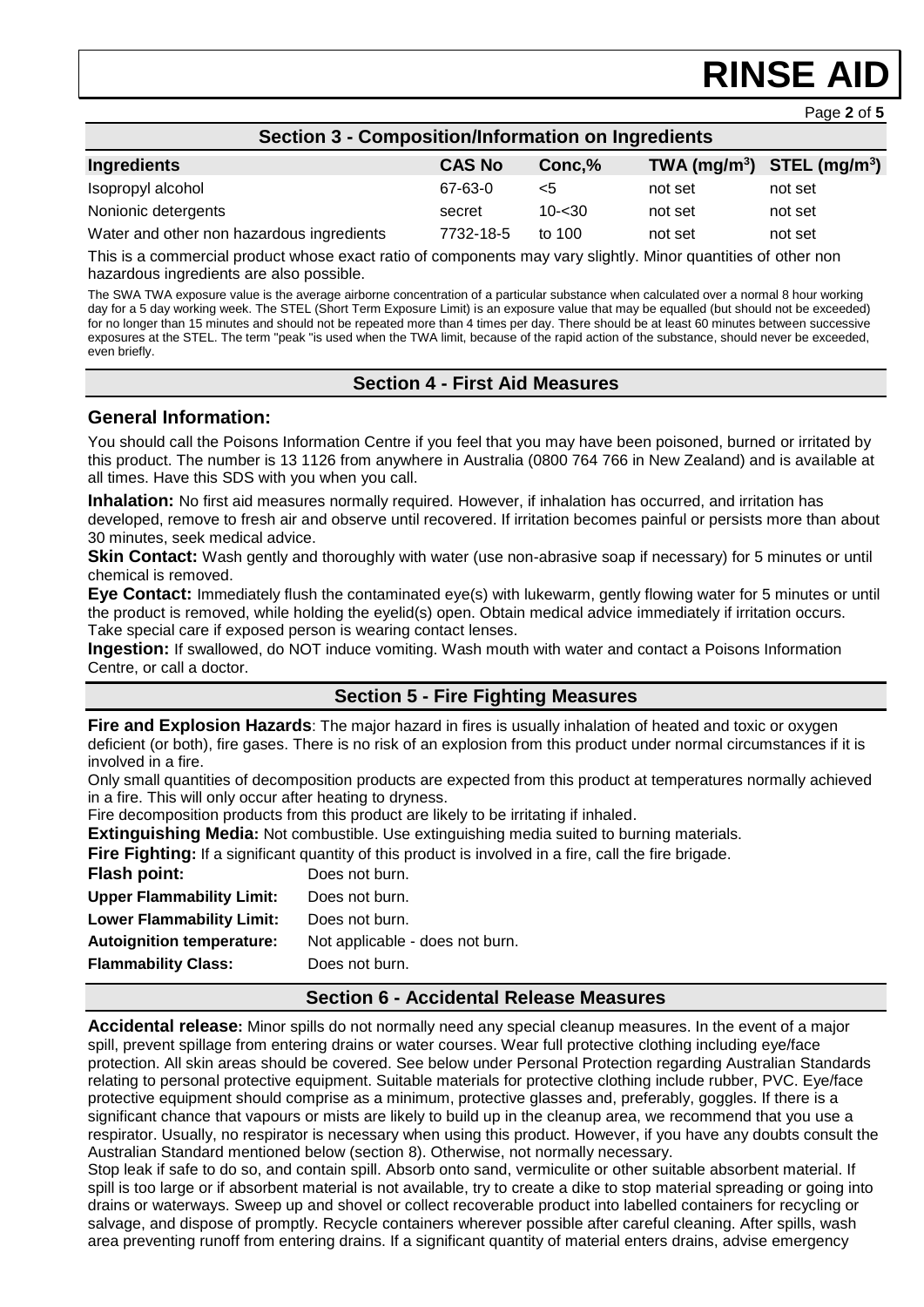Page **3** of **5**

services. This material may be suitable for approved landfill. Ensure legality of disposal by consulting regulations prior to disposal. Thoroughly launder protective clothing before storage or re-use. Advise laundry of nature of contamination when sending contaminated clothing to laundry.

## **Section 7 - Handling and Storage**

**Handling:** Check Section 8 of this SDS for details of personal protective measures, and make sure that those measures are followed. The measures detailed below under "Storage" should be followed during handling in order to minimise risks to persons using the product in the workplace.

**Storage:** Make sure that the product does not come into contact with substances listed under "Incompatibilities" in Section 10.

## **Section 8 - Exposure Controls and Personal Protection**

The following Australian Standards will provide general advice regarding safety clothing and equipment:

Respiratory equipment: **AS/NZS 1715**, Protective Gloves: **AS 2161**, Occupational Protective Clothing: AS/NZS 4501 set 2008, Industrial Eye Protection: **AS1336** and **AS/NZS 1337**, Occupational Protective Footwear: **AS/NZS2210**.

#### **SWA Exposure Limits TWA (mg/m<sup>3</sup>**

**) STEL (mg/m<sup>3</sup> )** Isopropyl alcohol 983 1230

Exposure limits have not been established by SWA for any other significant ingredients in this product.

No special equipment is usually needed when occasionally handling small quantities. The following instructions are for bulk handling or where regular exposure in an occupational setting occurs without proper containment systems. **Ventilation:** This product should only be used in a well ventilated area. If natural ventilation is inadequate, use of a fan is suggested.

**Eye Protection:** Eye protection such as protective glasses or goggles is recommended when this product is being used.

**Skin Protection:** You should avoid contact even with mild skin irritants. Therefore you should wear suitable impervious elbow-length gloves and facial protection when handling this product. See below for suitable material types.

**Protective Material Types:** We suggest that protective clothing be made from the following materials: rubber, PVC.

**Respirator:** Usually, no respirator is necessary when using this product. However, if you have any doubts consult the Australian Standard mentioned above. Otherwise, not normally necessary.

Safety deluge showers should, if practical, be provided near to where this product is being handled commercially.

#### **Section 9 - Physical and Chemical Properties:**

| <b>Physical Description &amp; colour:</b> | Clear blue liquid.                           |
|-------------------------------------------|----------------------------------------------|
| Odour:                                    | Slight alcohol odour.                        |
| <b>Boiling Point:</b>                     | Approximately 100°C at 100kPa.               |
| <b>Freezing/Melting Point:</b>            | Below 0°C.                                   |
| <b>Volatiles:</b>                         | <2% VOC                                      |
| <b>Vapour Pressure:</b>                   | 2.37 kPa at 20°C (water vapour pressure).    |
| <b>Vapour Density:</b>                    | As for water.                                |
| <b>Specific Gravity:</b>                  | $0.9 - 1.0$                                  |
| <b>Water Solubility:</b>                  | Completely soluble in water.                 |
| pH:                                       | 4-5 (as supplied)                            |
| <b>Volatility:</b>                        | $<$ 3% VOC                                   |
| <b>Odour Threshold:</b>                   | No data.                                     |
| <b>Evaporation Rate:</b>                  | As for water.                                |
| <b>Coeff Oil/water Distribution:</b>      | No data                                      |
| <b>Autoignition temp:</b>                 | Not applicable - does not burn.              |
|                                           | <b>Section 10 - Stability and Reactivity</b> |

**Reactivity:** This product is unlikely to react or decompose under normal storage conditions. However, if you have any doubts, contact the supplier for advice on shelf life properties.

**Conditions to Avoid:** Keep containers tightly closed.

**Incompatibilities:** Oxidising agents.

**Fire Decomposition:** Only small quantities of decomposition products are expected from this product at temperatures normally achieved in a fire. This will only occur after heating to dryness. Combustion forms carbon dioxide, and if incomplete, carbon monoxide and possibly smoke. Water is also formed. May form nitrogen and its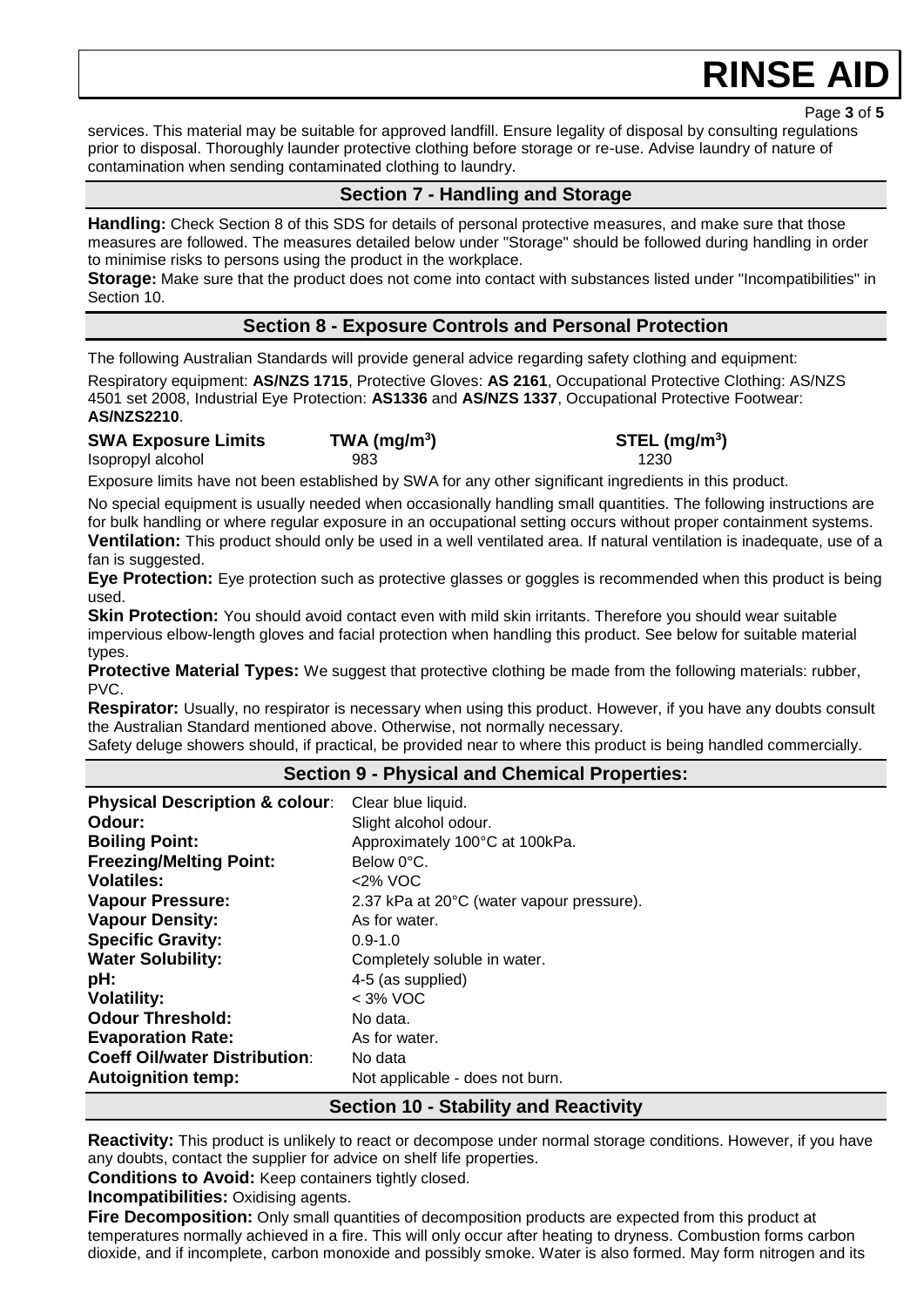Page **4** of **5**

compounds, and under some circumstances, oxides of nitrogen. Occasionally hydrogen cyanide gas in reducing atmospheres. May form hydrogen chloride gas, other compounds of chlorine. Carbon monoxide poisoning produces headache, weakness, nausea, dizziness, confusion, dimness of vision, disturbance of judgment, and unconsciousness followed by coma and death.

**Polymerisation:** This product will not undergo polymerisation reactions.

#### **Section 11 - Toxicological Information**

#### **Information on toxicological effects:**

| Acute toxicity                                              | May be harmful if swallowed.<br>Acute Oral LD50: Rat = approx. 4000 mg/kg<br>(calculated, based on data from components) |
|-------------------------------------------------------------|--------------------------------------------------------------------------------------------------------------------------|
| Skin corrosion/irritation                                   | Mild irritant.                                                                                                           |
| Serious eye damage/irritation                               | Serious eye damage                                                                                                       |
| Respiratory or skin sensitisation                           | No known significant effects or hazards.                                                                                 |
| Germ cell mutagenicity                                      | No known significant effects or hazards.                                                                                 |
| Carcinogenicity                                             | No known significant effects or hazards.                                                                                 |
| Reproductive toxicity                                       | No known significant effects or hazards.                                                                                 |
| Specific target organ toxicity<br>(STOT)- single exposure   | No known significant effects or hazards.                                                                                 |
| Specific target organ toxicity<br>(STOT)- repeated exposure | No known significant effects or hazards.                                                                                 |
| Aspiration hazard                                           | No known significant effects or hazards.                                                                                 |

| <b>Classification of Hazardous Ingredients</b> |                         |
|------------------------------------------------|-------------------------|
| Ingredient:                                    | <b>Health effects:</b>  |
| Nonionic detergents                            | Severe eye damage.      |
| <i>Isopropanol</i>                             | Serious eye irritation. |

## **Potential Health Effects**

#### **Inhalation:**

**Short Term Exposure:** Available data indicates that this product is not harmful. However product may be mildly irritating, although unlikely to cause anything more than mild transient discomfort.

Long Term Exposure: No data for health effects associated with long term inhalation.

#### **Skin Contact:**

**Short Term Exposure:** Product may be irritating, but is unlikely to cause anything more than mild transient discomfort.

**Long Term Exposure:** No data for health effects associated with long term skin exposure.

#### **Eye Contact:**

**Short Term Exposure:** This product is believed to be damaging to eyes

**Long Term Exposure:** No data for health effects associated with long term eye exposure.

#### **Ingestion:**

**Short Term Exposure:** Significant oral exposure is considered to be unlikely. However, this product is an oral irritant. Symptoms may include burning sensation and reddening of skin in mouth and throat. Other symptoms may also become evident, but all should disappear once exposure has ceased.

**Long Term Exposure:** No data for health effects associated with long term ingestion.

#### **Carcinogen Status:**

**SWA:** No significant ingredient is classified as carcinogenic by SWA.

**NTP:** No significant ingredient is classified as carcinogenic by NTP.

**IARC:** No significant ingredient is classified as carcinogenic by IARC.